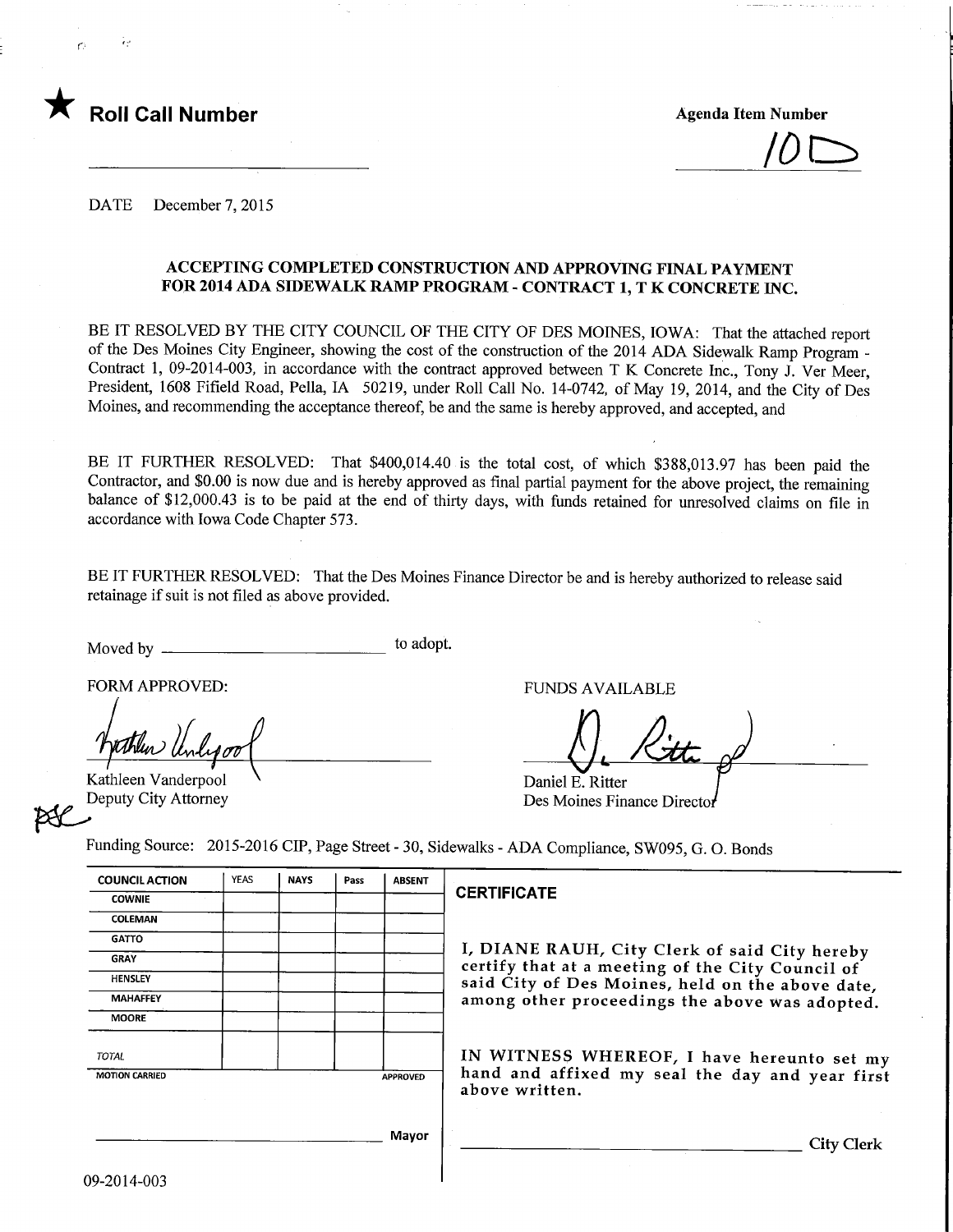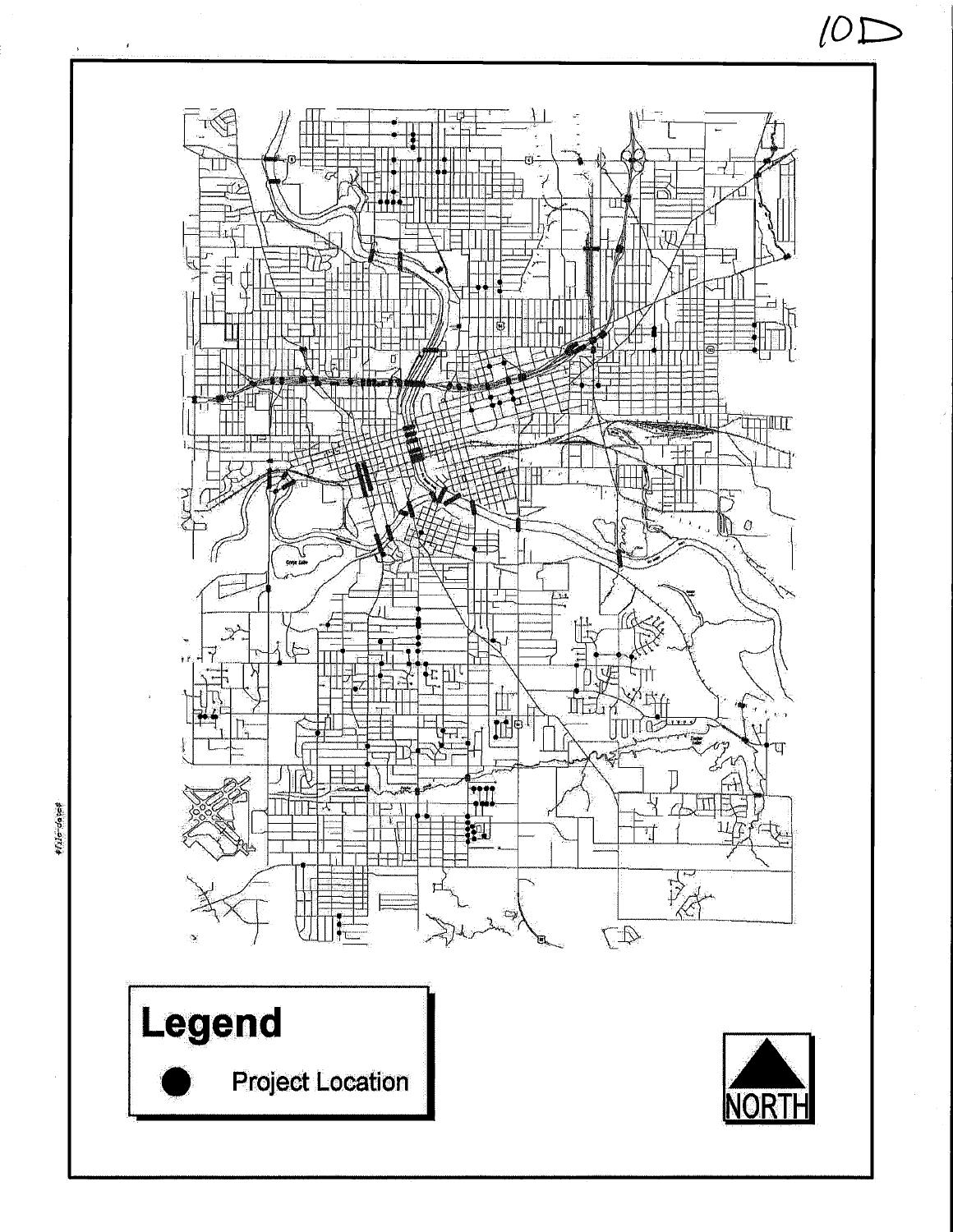$\overline{a}$ 



# PROJECT SUMMARY

## 2014 ADA Sidewalk Ramp Program - Contract 1

## Activity ID 09-2014-003

On May 19, 2014, under Roll Call No. 14-0742, the Council awarded the contract for the above improvements to T K Concrete Inc., in the amount of \$453,500.00. Tabulated below is a history of project change orders.

| Change<br>Order No. | <b>Initiated By</b> | <b>Description</b>                                        | Amount        |
|---------------------|---------------------|-----------------------------------------------------------|---------------|
|                     | Engineering         | 11/5/2015<br>Adjust final quantities to as-built amounts. | \$(53,485.60) |
|                     |                     | <b>Original Contract Amount</b>                           | \$453,500.00  |
|                     |                     | <b>Total Change Orders</b>                                | \$(53,485.60) |
|                     |                     | <b>Percent of Change Orders to Original Contract</b>      | $(11.79)\%$   |
|                     |                     | <b>Total Contract Amount</b>                              | \$400,014.40  |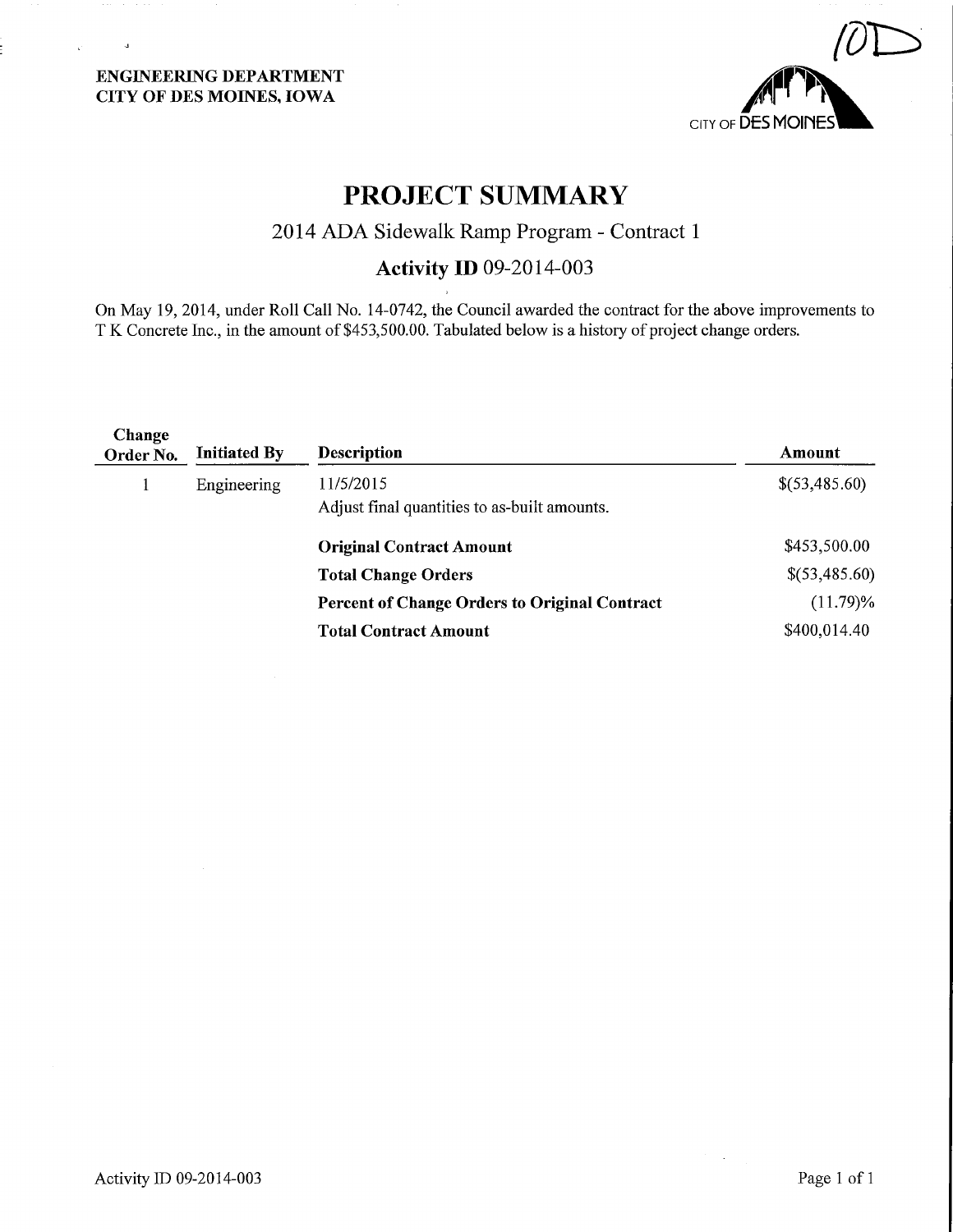

#### AGENDA HEADING:

Accepting completed construction and approving final payment for the 2014 ADA Sidewalk Ramp Program -Contract 1, T K Concrete Inc.

#### SYNOPSIS:

Approve the Engineer's Certification of Completion, accept construction of said improvement, and authorize final payment to the contractor.

#### FISCAL IMPACT:

Amount: \$400,014.40 As-Built Contract Cost

Funding Source: 2015-2016 CIP, Page Street - 30, Sidewalks - ADA Compliance, SW095, G. 0. Bonds

#### CERTIFICATION OF COMPLETION:

On May 19, 2014, under Roll Call No. 14-0742, the City Council awarded a contract to T K Concrete Inc., Tony J. Ver Meer, President, 1608 Fifield Road, Pella, IA 50219 for the construction of the following improvement:

2014 ADA Sidewalk Ramp Program - Contract 1, 09-2014-003

The improvement includes construction of sidewalk ramps with Portland cement concrete sidewalk four (4) inches, six (6) inches or eight (8) inches thick, together with all necessary appurtenances; in accordance with the contract documents, at various locations determined by the "Americans with Disabilities Act, City of Des Moines, Iowa, Transition Plan" throughout the City of Des Moines, Iowa

I hereby certify that the construction of said 2014 ADA Sidewalk Ramp Program - Contract 1, Activity ID 09-2014-003, has been completed in substantial compliance with the tenns of said contract, and I hereby recommend that the work be accepted. The work commenced on August 21, 2014, and was completed on November 30, 2015.

I further certify that \$400,014.40 is the total cost of said improvement, of which \$388,013.97 has been paid the Contractor and \$0.00 is now due and is hereby approved as final partial payment for the above project, the remaining balance of \$12,000.43 is to be paid at the end of thirty days, with funds retained for unresolved claims on file in accordance with Iowa Code Chapter 573. The amount of completed work is shown on the attached Estimate of Construction Completed.

Plimela SCodesey Ro

Pamela S. Cooksey, P.E. Des Moines City Engineer

Engineering • T 515.283.4920 • F 515.283.4112 • www.dmgov.org / City Hall • 400 Robert D. Ray Drive • Des Moines • Iowa • 50309-1891